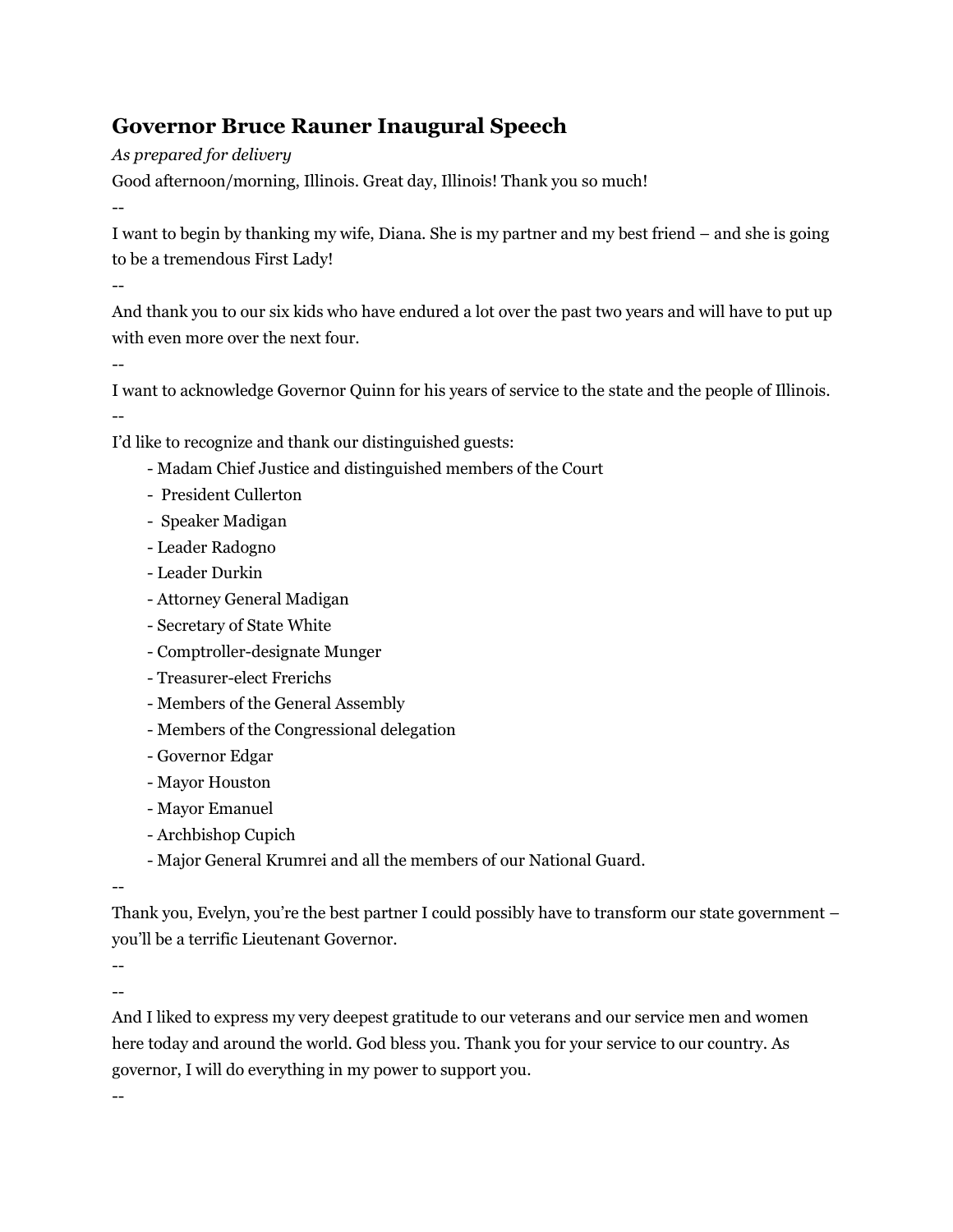I also want to say a very special thank you to our police officers, our corrections officers, our firefighters and all those who risk their lives to protect all the families of Illinois. Thank you. I look forward to being an ally and advocate for you.

-- --

It is an honor to stand before you, before ALL the people of Illinois, today.

I am humbled. I am honored. I am privileged. I am excited.

I LOVE Illinois, and I want OURS to be a GREAT state, a great HOME for EVERY family here. I am ready to go to work for you.

-- --

As I've traveled our state over the last few years, I've met with tens of thousands of people; teachers and farmers, factory workers and coal miners, college students and retirees - the people who are the heart and soul of Illinois.

In that process, I've met thousands of small business owners. In our discussions, I've been stunned by how many of them are frustrated and in trying to build their businesses here and are thinking of leaving.

--

I visited one company called Keats Manufacturing in Wheeling.

Back in 1958, Bert and Glenn Keats started a metal stamping company in a storefront on Cicero Avenue in Chicago. Their father had never made it past high school, but both of them made it through college and were eager to start out on their own.

They had one employee and a couple machines. They worked long hours, a second job and sacrificed much, but they made it and their company took off.

Today, Keats Manufacturing employs 110 Illinois workers and has nearly 75 machines running 24 hours a day, 5 days per week.

The story of Bert and Glenn Keats was not an uncommon path in our state. And it wasn't just Chicago, and it wasn't just manufacturing. It was Peoria, it was Rockford, it was Decatur. It was agriculture, it was transportation, it was technology. Illinois was a place where people like Bert and Glenn Keats from all over the country, indeed, from all over the world, wanted to come, because Illinois was a land of opportunity, almost without parallel in America.

--

Today's Illinois is very different.

--

The grandsons of Bert and Glenn Keats – tell me they couldn't have started their company in Illinois today. When their grandfathers started the company, all its customers were Illinois companies; they went door-to-door to find them. But today, none of their customers are Illinois companies – they have all left. And the grandsons told me that they, themselves, are feeling the pressure of high taxes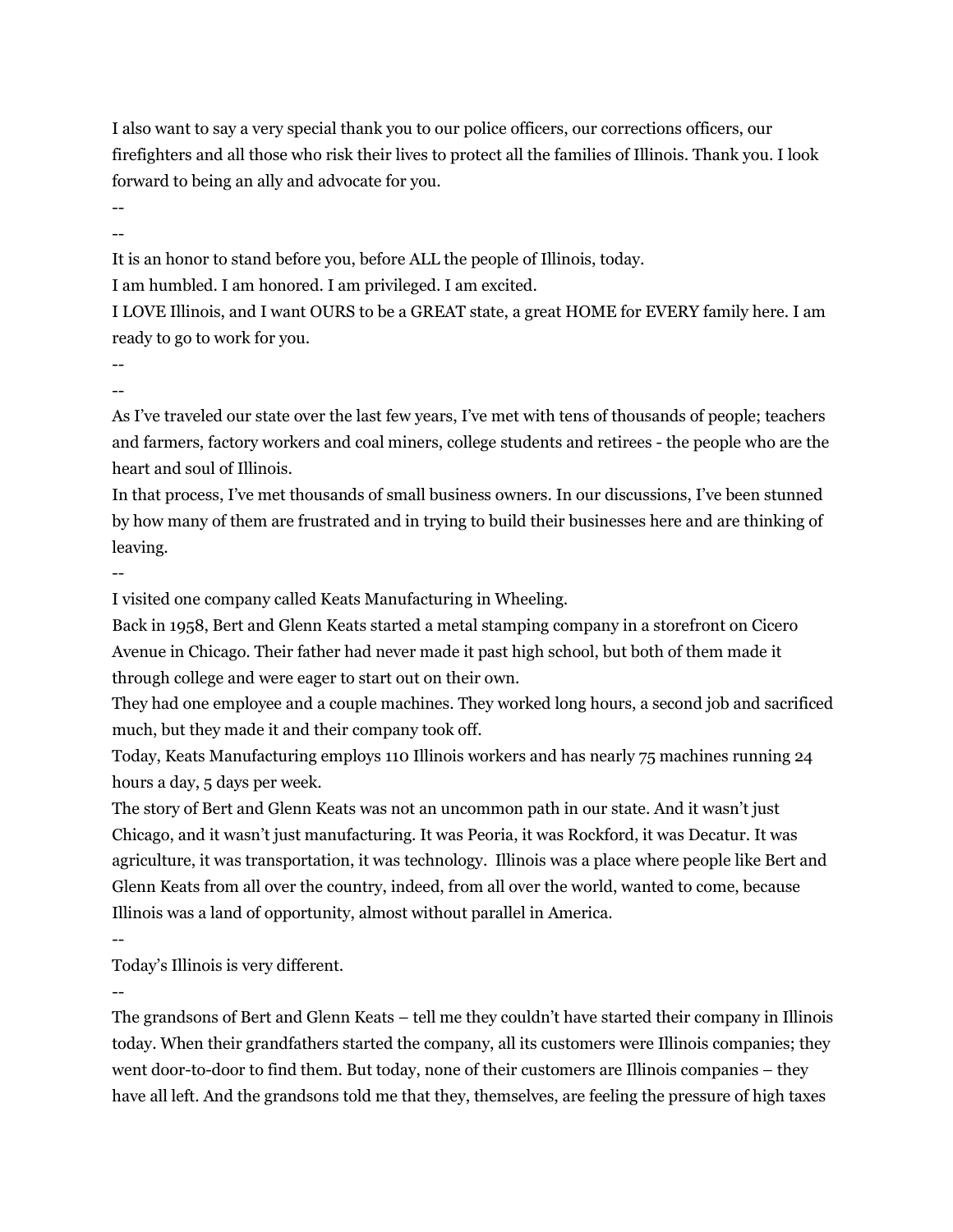and high regulation.

--

Today Illinois is not able to compete effectively with our neighboring states, our citizens are suffering because of it, and in many cases, they are up and leaving.

Last year, we lost more people than any other state in America, and over the last ten years, we have ranked right near the bottom of all fifty states for out-migration. People are leaving to find jobs, or because they run companies, and they are taking their jobs with them.

Our local businesses look in every direction and see states that are more appealing. Lifelong Illinoisans look at their future and think they can achieve more outside Illinois. You probably know a neighbor, a co-worker, or maybe even a son or daughter who has said, "I can do better somewhere else." It breaks your heart, but you know it's hard to argue with them.

--

We need a booming economy that is pro-growth, pro-business, pro-job creation or we won't have the money to solve any of our other problems. Our state must become competitive again. In the weeks ahead, I'll be asking the legislature to work with me to pass a comprehensive jobs and economic package that will get Illinois working again. Let's get our sons and daughters to return home!

--

One of the main reasons companies have been leaving Illinois is that they don't have confidence in the financial condition of our state. We are in the midst of a government financial crisis that has been building for decades.

Its roots lie in bad decisions, bad practices, and bad management by state government. It is not a partisan creation. It is a truly bipartisan one.

Our government has spent more than we could afford; borrowed money and called it revenue. Rather than responsibly budgeting the money we had, we implemented programs we couldn't afford. In the face of a declining economy, we raised taxes. This hurt our economy even more, put more stress on our social safety net, and pushed more Illinoisans out of our state, leaving fewer taxpayers to support the government. As a result, today Illinois is not as competitive as we need to be and cannot be as compassionate as we want to be.

--

Some in government will be tempted to once again take the easy road and leave the real problems for another day and the next generation.

But, we can not do that because to do so, to conduct business as usual, would be morally corrupt. Instead, we have an opportunity to accomplish something historic: to fix years of busted budgets and broken government; to forge a path toward long-term prosperity and a brighter future; to make Illinois the kind of state others aspire to become, a national leader in job growth and education quality.

--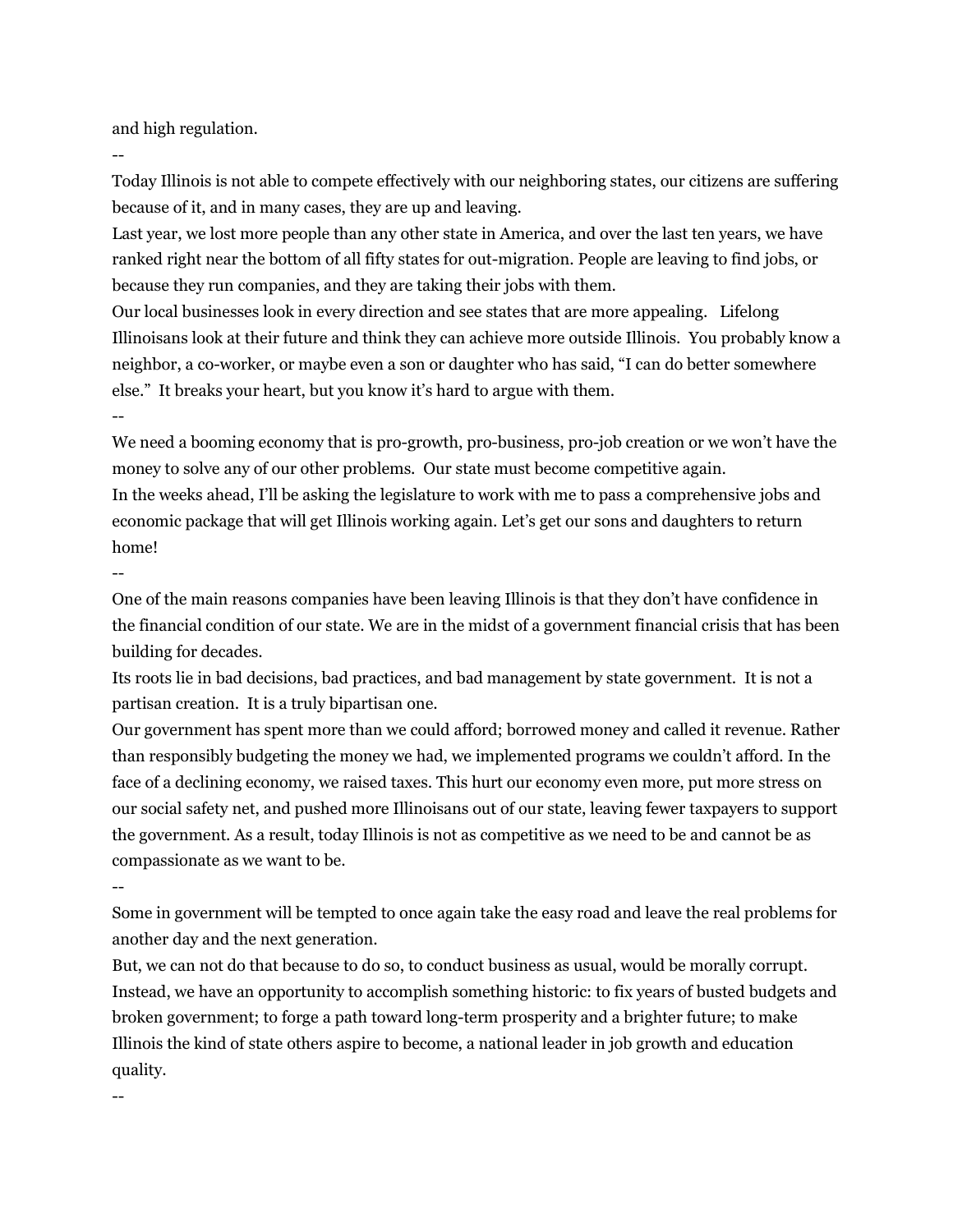To achieve that will require sacrifice.

Sacrifice by all of us – politicians and interests groups, business and labor, those who pay for government and those who depend on government's services. Each person here today and all those throughout the state will be called upon to share in the sacrifice so that one day we can again share in Illinois's prosperity. We all must shake up our old ways of thinking.

I promise to you this administration will make our decisions based on the next generation; not the next election.

--

I pledge to work on a bipartisan basis to drive results and get things done.

--

We must be united by our willingness to sacrifice and do what is right even if it is difficult.

We must accept the challenge and the sacrifice, knowing that it will lead us to something greater. We must forget the days of feeling good about just making it through another year – by patching over major problems with stitches that are bound to break.

Those stitches are now busting wide open and we must begin by taking immediate, decisive action. That's why today, my first action as governor will be to direct every state agency to freeze nonessential spending.

I'll ask them to review and report on every contract that's been signed since November 1. And I will follow through on my pledge to reduce my own salary to \$1 and decline all benefits. --

--

Our state's crisis is not only financial. We have a MORAL crisis, an ETHICAL crisis as well. We have a state government that too few have faith in; that lack of faith is JUSTIFIED, and undermines people's willingness to sacrifice and help the government in its mission.

Illinoisans see insider deals and cronyism rewarded.

They see lobbyists writing bills for special interests and taxpayers being left with the tab.

They see government union bosses negotiating sweetheart deals across the table from governors they've spent tens of millions to help elect.

It's a corrupt bargain and the people of Illinois are left to wonder where they fit in. Who's looking out for them and their families?

Taxpayers' money belongs to them; not the government. We have a moral obligation to minimize how much we take and to ensure what we do take is spent efficiently and effectively

 $-$ 

Every dollar we spend unnecessarily inside government is a dollar we can't put into classrooms or social service providers, or leave in the pockets of entrepreneurs and homeowners.

--

To the people of Illinois, and the people outside our state who have been reluctant to invest in Illinois because of the insider deals and cronyism, I say this: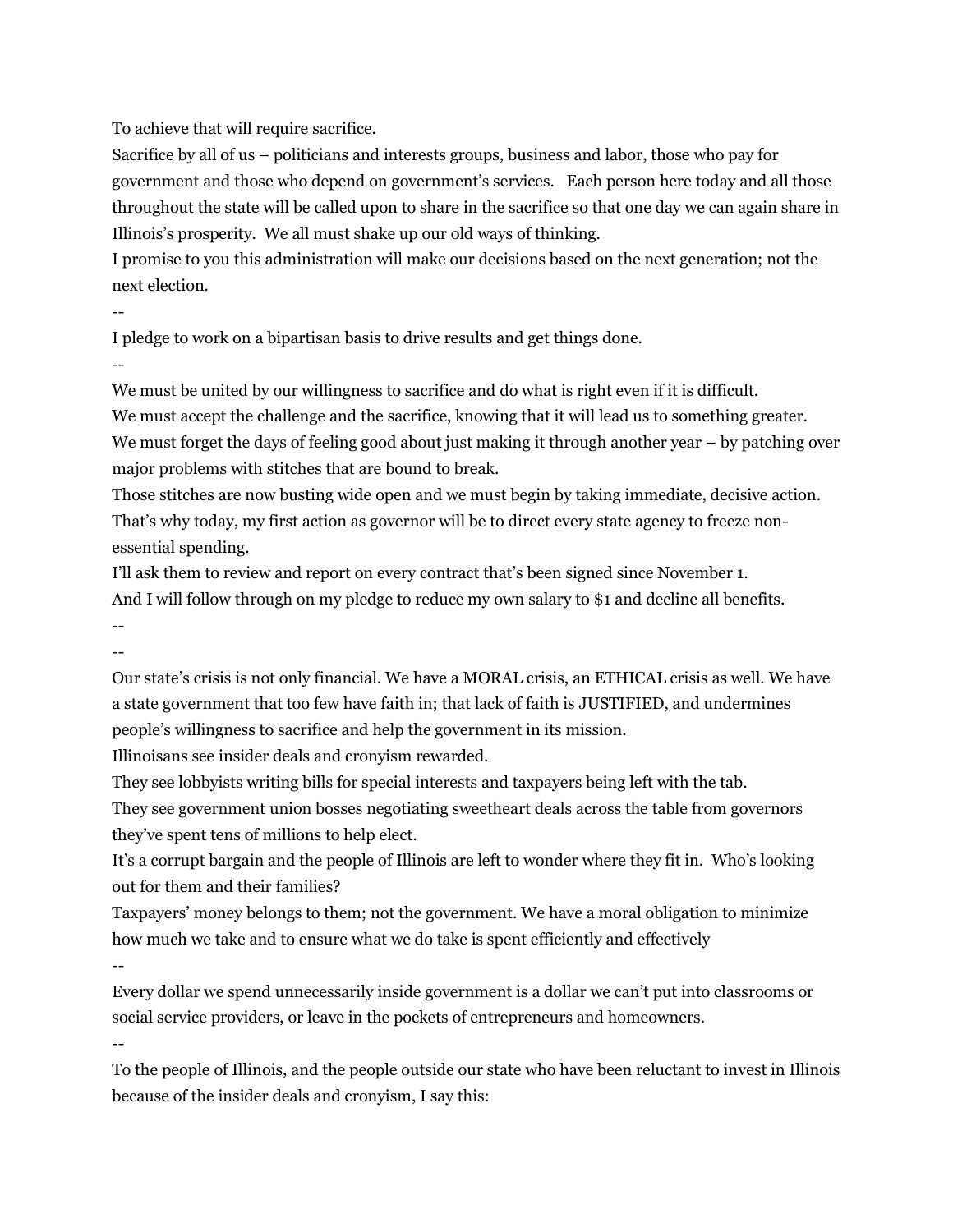--

I'm nobody that nobody sent.

--

And I've come to work for you.

--

I will send a clear signal to everyone in our state, and to those watching from outside our borders, that business as usual is over. It stops now.

--

Tomorrow, I will sign an executive order that will improve ethics and accountability in the executive branch of state government. These actions and others to follow will focus on regaining our state's good name and reputation. We must prove every day that we have learned our lessons and are changing our ways.

--

--

In everything we do, we must ask ourselves, what does this mean for the next generation? For in order to thrive, we must prepare the next generation for success. From cradle to career, the people of Illinois deserve world-class educational opportunities.

From early childhood and K through 12 schools, to vocational and technical training, to community colleges and higher ed, we need to invest adequately in every neighborhood. Next to being a mother or a father, teaching is the most important job in the world, and we must support our many good teachers. That means putting more directly into the classrooms, reforming the education bureaucracy, rolling back costly mandates and giving more students access to great schools. A high-quality education is essential for higher lifetime earnings, a competitive, world-class workforce and strong economic growth.

It is the key to bringing back the American dream for every family in Illinois; for making the American dream a REALITY for everyone here; a truly better life for the next generation.

--

--

If we work together, Illinois can be great again.

We have everything needed to thrive  $-$  a great location, the economic and cultural center of the Midwest, fertile farms, infrastructure, and most importantly, wonderful, hard-working people – we just need the policy and leadership to make us the best we can possibly be.

--

In just three short years our great state will be celebrating its 200th Birthday.

--

Yes, 2018 will be our Bicentennial. What a perfect time these next few years will be to return our beloved Illinois to its rightful place as a leader among the states of America. A state that, as we prepare for our bicentennial, is ready to seize the future.